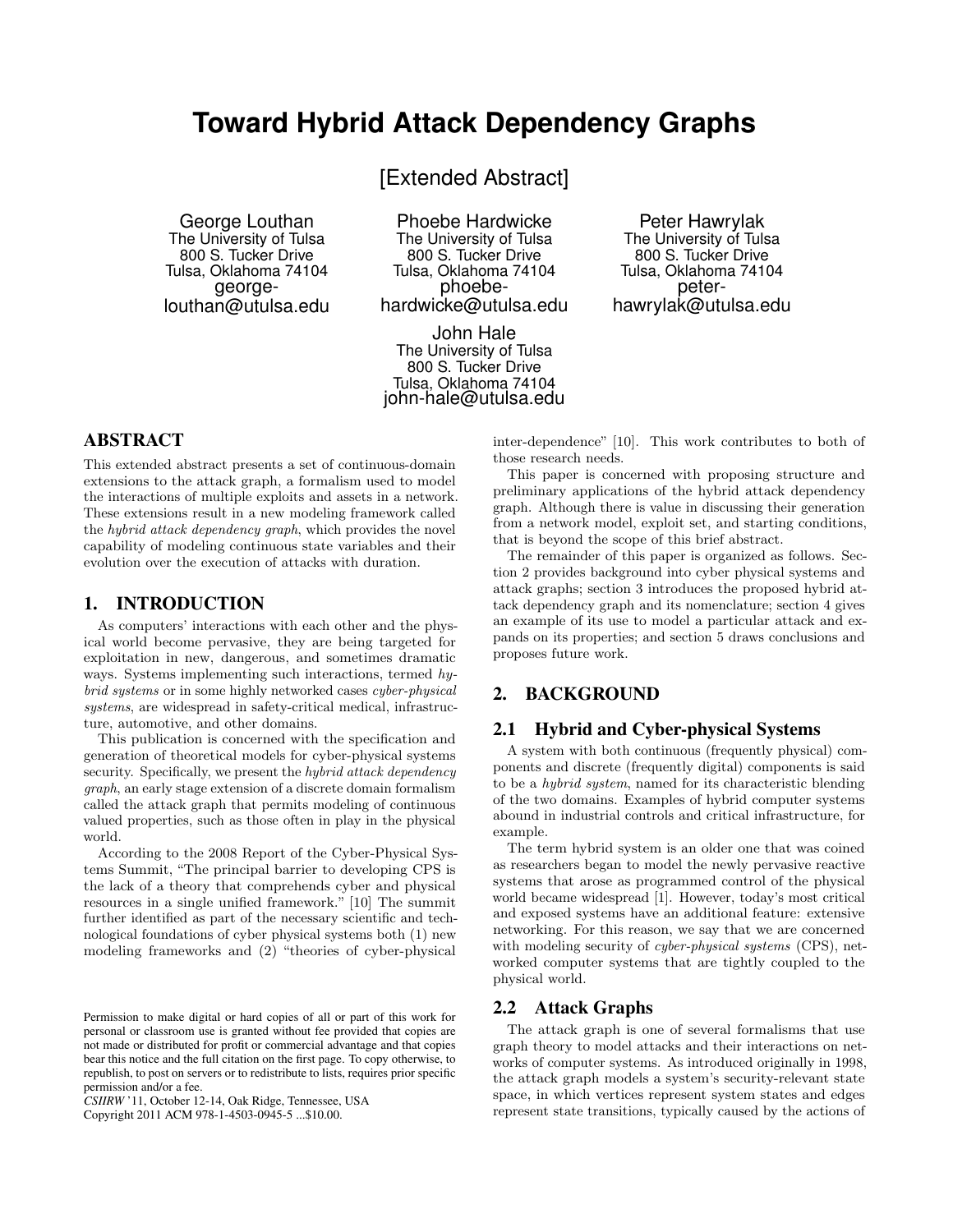an adversary. Their use permits an exploration of a system's state space in a manner that takes into account the interactions among vulnerabilities on interconnected systems [12].

From the beginning, the framework has used several fundamental concepts in the generation of attack graphs: network elements and their configurations (e.g. platform or services), attack patterns (which could be bound to sets of network elements to produce state transitions), and network topology.

Modern incarnations of attack graphs tend to specify attack patterns as sets of preconditions and postconditions [9, 15]. Matching preconditions with the system model for a state node and mapping the postconditions back onto the model permits the identification of an attack's successor states. Attack graph generation is the process of chaining exploits to enumerate the attack space [5, 12, 14].

More recently, a variation of the attacks graph is being adopted by some researchers: building graphs of the dependencies of attacks upon each other called exploit dependency graphs or attack dependency graphs (our preferred nomenclature) [7, 11]. These smaller, more efficiently generated models encode equivalent information and eliminate redundancy by trading one common graph application for another: they replace the state transition graph with a dependency graph.

In a traditional attack graph, the nodes are states, and the edges are transitions, meaning each edge is a bound attack. In an attack dependency graph, edges represent oneway dependencies between *two* types of nodes: conditions (representing properties of the network state as attack preconditions or postconditions) and attacks (representing the bound attacks themselves). For each edge, the destination node is said to depend upon its source node. Also permitted are "and" and "or" semantics.

The most important concepts in our attack graph model are as follows. Assets are the security principals in the system, representing hosts, people, and other "nouns." Facts are statements about the properties of assets: either platform facts, which encode a Common Platform Enumeration (See [4]) description of an asset, named quality facts, which store an arbitrary value about a single asset, and named topology facts, which describe unidirectional relationships between two assets (topologies may only take real values; otherwise they are only named). Exploits encode preconditions and postconditions in the form of these facts. When compiled into an attack dependency graph, possible facts about assets become condition nodes, and exploits bound to assets become attack nodes.

In the attack dependency graphs presented here, attacks are represented as boxed nodes, initial conditions are surrounded by pentagons, and other reachable conditions are bare text. Multiple edges incident upon one node are said to represent an "or" condition unless grouped by an "and" node.

A very simple sample attack dependency graph is provided in Fig. 1. The scenario involves three assets: an attacker, a web server, and a printer. The attacker has remote web access to the server, and the server is connected to the printer. An attack called root\_server models some server vulnerability allowing the attacker to gain administrative access to the server. Two other attacks are possible from here: denial of service to the web server, and instructing the printer to change its ready message to "Out of toner."

For reasons addressed in the next section, this type of attack graph is a natural fit for our hybrid enhancements.

### 3. HYBRID ADGS

A characteristic of a hybrid attack is that it takes a range of real values as preconditions and output a range of values as postconditions, as in an attack that drains energy, increases the speed of a vehicle or centrifuge, and acts to change other values over time. As articulated by Lee, "In the physical world, the passage of time is inexorable and concurrency is intrinsic" [8]. The passage of time is difficult to model in all discrete attack graphs, and concurrency is all but impossible to model in a traditional state transition attack graph.

These problems are solved with only two structural additions, described in section 3.1. These permit a surprising array of new features and capabilities.

### 3.1 Additions

The first addition is a new type of condition node, which represents a continuous range of possible values that a real valued fact (quality or topology) may hold. These are labeled with the standard interval notation and may be open, closed, or half-open/half-closed (e.g. quality  $\in (0, 100]$ ) and may also be unbounded (e.g. distance  $\in [100, +\infty)$ ). According to the initial conditions of the system and the exploits in play, the generation process must automatically divide the full range of possible values for each quality or topology into the disjoint ranges necessary to express dependencies and reachable conditions. For example, if an energy level can vary from 0 to 100 inclusive but the system's exploit dynamics depend only upon whether energy remains, and its initial energy level is 79, then its full range of [0, 100] may be split into four condition nodes:  $t = 0$  and  $t \in (0, 79)$ ,  $t = 79$ , and  $t \in (79, 100].$ 

The second addition is a new type of attack node that supports ranges of values in conditions as both preconditions and postconditions. This is actually implemented using a special kind of dependency edge, a double arrow decorated with  $t$ , representing the passage of time. The application of these types of attacks is not so much a discrete event as it is the placement of the system in an operational mode that, combined with the passage of time, would cause an evolution in the state of the system.

This addresses the shortcomings described in the previous section: attacks with ranges of real-valued conditions and durational application brings time into play, if perhaps not necessarily inexorably; and the elimination of sequential state transitions permits concurrency.

# 4. EXAMPLE

### 4.1 Introduction

This section models an example denial of service attack on the ISO 18000-7 RFID tag inventory system similar to those used by the United States Department of Defense for shipping tracking and the Department of Energy for tracking spent fuel containers [6]. The attack is similar to the ones described by Buennemeyer, et al. [3], and is of a newly distinguished class of attacks sometimes termed denial of sleep attacks [2, 13]. An energy draining attack to deplete the tags' batteries could significantly speed their loss of power and cause unnecessary radiation exposure for maintenance workers.

The ISO 18000-7 tags have two modes: an active mode, and a sleep mode in which their power consumption is significantly reduced. A denial of sleep attack occurs when the tag is not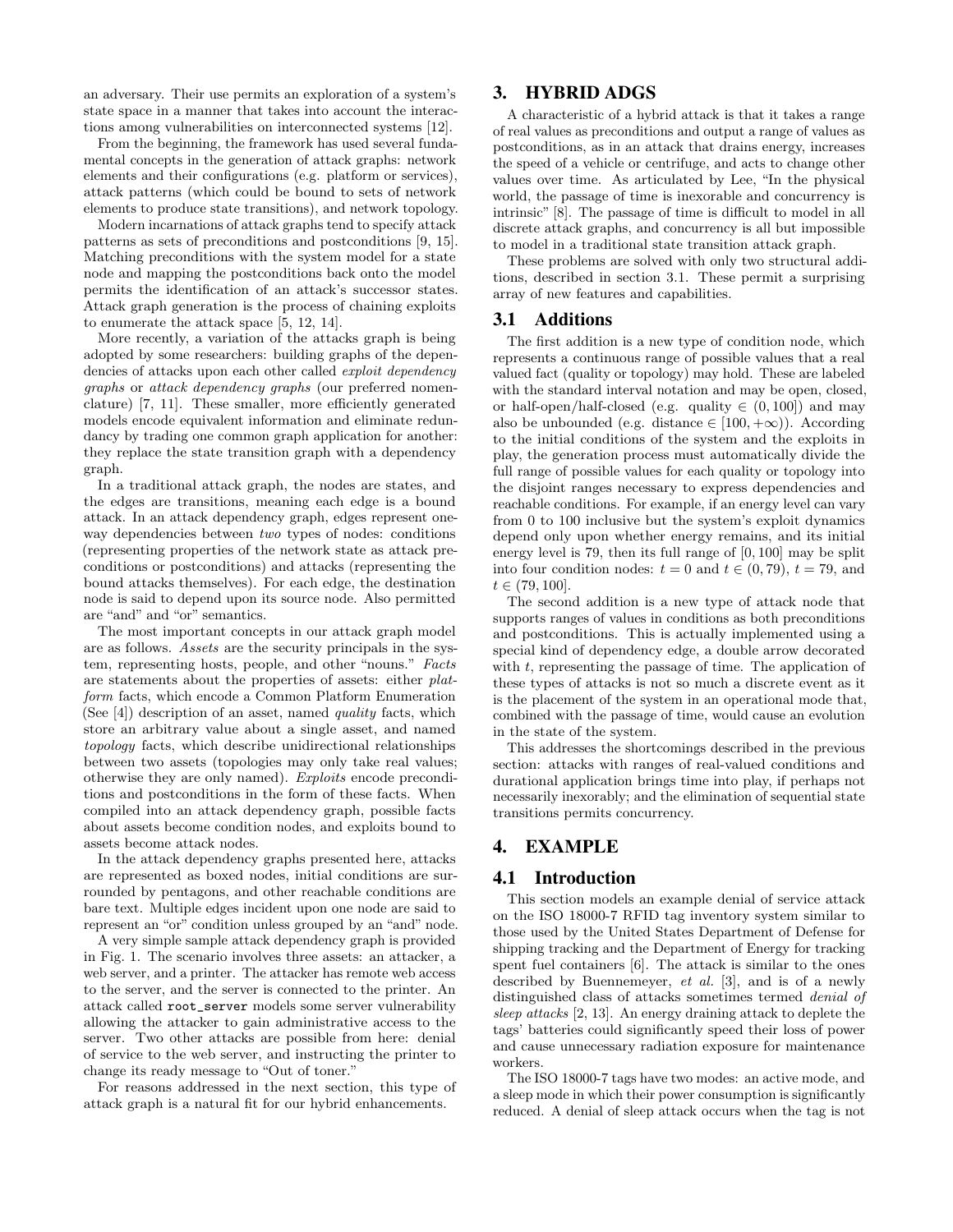

Figure 1: Discrete attack dependency graph

permitted to enter sleep mode or is awakened more frequently than normal, for example by a rogue reader or a compromised legitimate reader.

Let us consider two simple examples involving a single reader and a single tag. In the first, the attacker compromises the reader using a discrete attack called own, then accomplishes the denial of sleep attack.

The second, a somewhat more contrived case, adds a discrete attack to drain the last of the tag's power in a single action when it drops below power level 10. This could conceivably be accomplished by requesting a malformed or excessively expensive database query, for example, but the goal is purely to illustrate a more intimate mixing of discrete and continuous actions.

In both cases, the model uses power level 100 to represent full power and 0 to represent an empty battery.

### 4.2 HADG and Discussion

#### *4.2.1 Hybrid Attacks*

In the pure denial of sleep attack, the possible power levels are broken into three conditions: the starting power level, power levels above the starting level, power levels below the starting level (including 0).

This is modeled in Fig. 2, with the power level starting at 80. Note that the interval (80, 100] is not included in this graph, as even though it is a valid interval, it is unreachable in the given scenario.

#### *4.2.2 Mixed Hybrid and Discrete Attacks*

The second denial of sleep example in Fig. 3 (which excludes the own step for space reasons) provides a more nuanced view of the characteristics of the hybrid attack dependency graph. Note that the [0, 100] interval of possible battery values has been split into 80, the starting value; (10, 80), the interval that can be achieved by executing the basic sleep denial attack and nothing else; (0, 10], the interval that is likewise achieved from only the sleep denial but which also permits the discrete kill attack; and 0. (80, 100] is unreachable and thus is not included in the graph.

There are a couple of important issues illustrated by this example. First, it should be noted that the structure of the graph depends heavily upon the initial conditions, as they



Figure 2: Pure denial of sleep attack



Figure 3: Hybrid denial of sleep attack